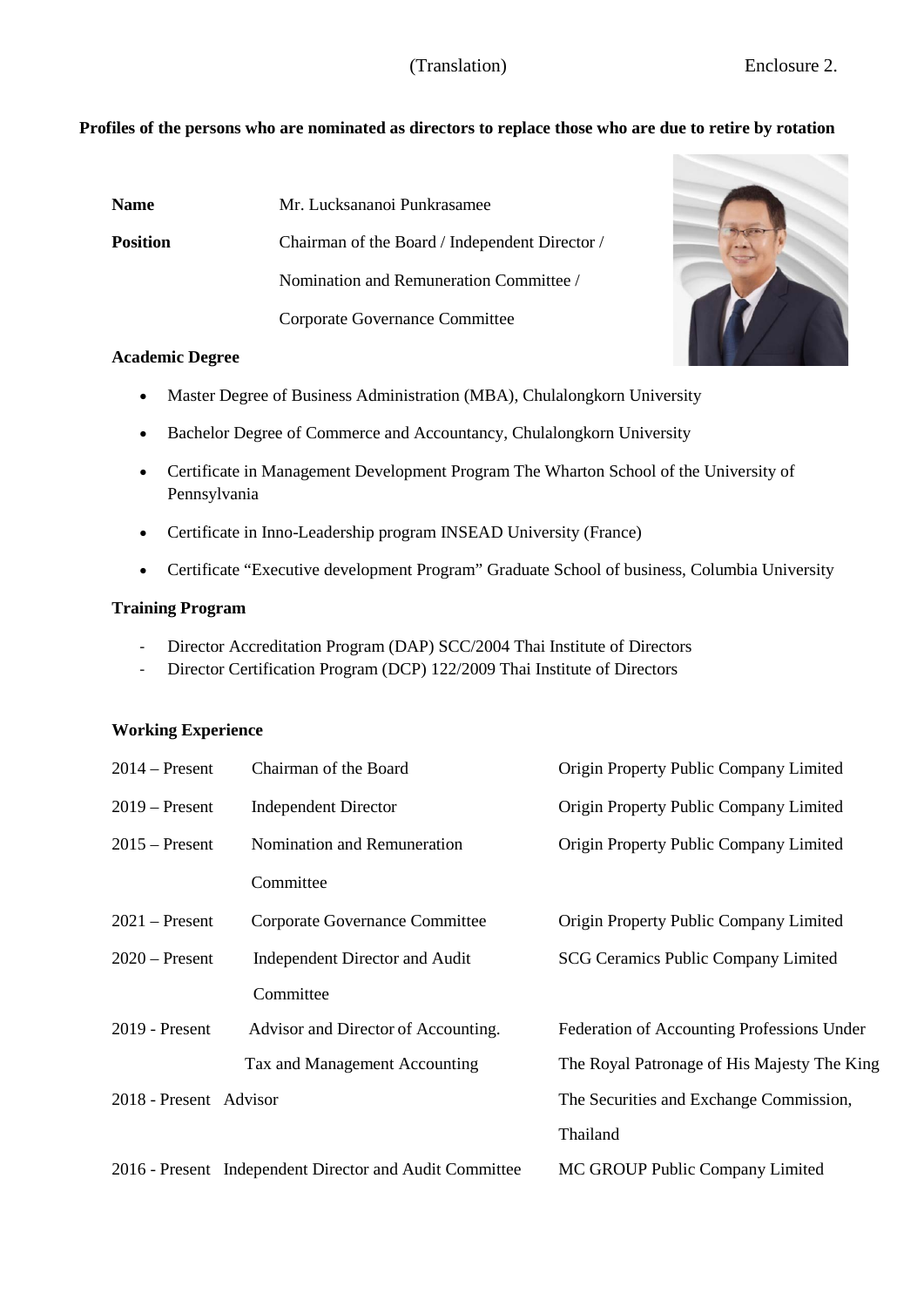|                                                                                                                                                                                                                                                                            | 2016 - Present Chairman of Nomination and      |                                                                                           | MC GROUP Public Company Limited                                       |  |
|----------------------------------------------------------------------------------------------------------------------------------------------------------------------------------------------------------------------------------------------------------------------------|------------------------------------------------|-------------------------------------------------------------------------------------------|-----------------------------------------------------------------------|--|
|                                                                                                                                                                                                                                                                            | <b>Remuneration Committee</b>                  |                                                                                           |                                                                       |  |
|                                                                                                                                                                                                                                                                            | 2014 – Present Chairman of Audit Committee and |                                                                                           | Buono (Thailand) Public Company Limited                               |  |
|                                                                                                                                                                                                                                                                            |                                                | Chairman of Nomination and Remuneration Committee                                         |                                                                       |  |
|                                                                                                                                                                                                                                                                            |                                                | 2013 –Present Advisor to Vice President of Finance                                        | The Siam Cement Group Public Company Limited                          |  |
|                                                                                                                                                                                                                                                                            | and Investment                                 |                                                                                           |                                                                       |  |
|                                                                                                                                                                                                                                                                            |                                                | 2013 - Present Chairman of Audit Committee and                                            | Singer Thailand Public Company Limited                                |  |
|                                                                                                                                                                                                                                                                            | <b>Independent Director</b>                    |                                                                                           |                                                                       |  |
| 2013 - Present Director                                                                                                                                                                                                                                                    |                                                |                                                                                           | Singer Leasing (Thailand) Company Limited                             |  |
| $2013 - 2020$                                                                                                                                                                                                                                                              | Director                                       |                                                                                           | SCG Capital (Thailand) Company Limited                                |  |
| $2015 - 2016$                                                                                                                                                                                                                                                              | <b>Independent Director</b>                    |                                                                                           | Nok Scoot Airlines Company Limited                                    |  |
| $2005 - 2012$<br><b>Managing Director</b>                                                                                                                                                                                                                                  |                                                |                                                                                           | <b>SCG Accounting Services Company Limited</b>                        |  |
| <b>Shareholding Status</b><br>:                                                                                                                                                                                                                                            |                                                |                                                                                           | None (Closing the share register on December 31, 2021)                |  |
| 6 February 2014 (Re-appointed for another term In the 2017 Annual General<br><b>Appointment Date</b><br>:<br>Meeting of Shareholders on April 25, 2019: held the position for 8 years and<br>22 days. (11 years and 22 days in case of getting approval from the 2022 AGM) |                                                |                                                                                           |                                                                       |  |
| <b>Attended Meetings in the</b>                                                                                                                                                                                                                                            |                                                | - Board of Directors Meeting attendance 13/13 times (equivalent to 100%)                  |                                                                       |  |
| year 2021<br>$\ddot{\cdot}$<br>(equivalent to 100%)                                                                                                                                                                                                                        |                                                |                                                                                           | - Board of Nomination and Remuneration Committee attendance 5/5 times |  |
|                                                                                                                                                                                                                                                                            |                                                | - Board of Corporate Governance Committee attendance 1/1 time (equivalent to<br>100%)     |                                                                       |  |
|                                                                                                                                                                                                                                                                            |                                                | - 2021 Annual General Meeting of Shareholders attendance 1/1 time (equivalent<br>to 100%) |                                                                       |  |

Information of holding a directorship in a listed company or other rival corporation/any related business with the company.

| Listed Company |                                                                                                                                        | Others                   | Other rival corporation/any<br>related business with the |
|----------------|----------------------------------------------------------------------------------------------------------------------------------------|--------------------------|----------------------------------------------------------|
| Number         | Type of Director                                                                                                                       | (Non-listed)<br>Company) | Company                                                  |
| 5              | Independent Director and Audit Committee<br>(SCG Ceramics Public Company Limited)                                                      | None                     | None                                                     |
|                | Chairman of Nomination and Remuneration<br>Committee, Independent Director and Audit<br>Committee (MC GROUP Public Company<br>Limited) |                          |                                                          |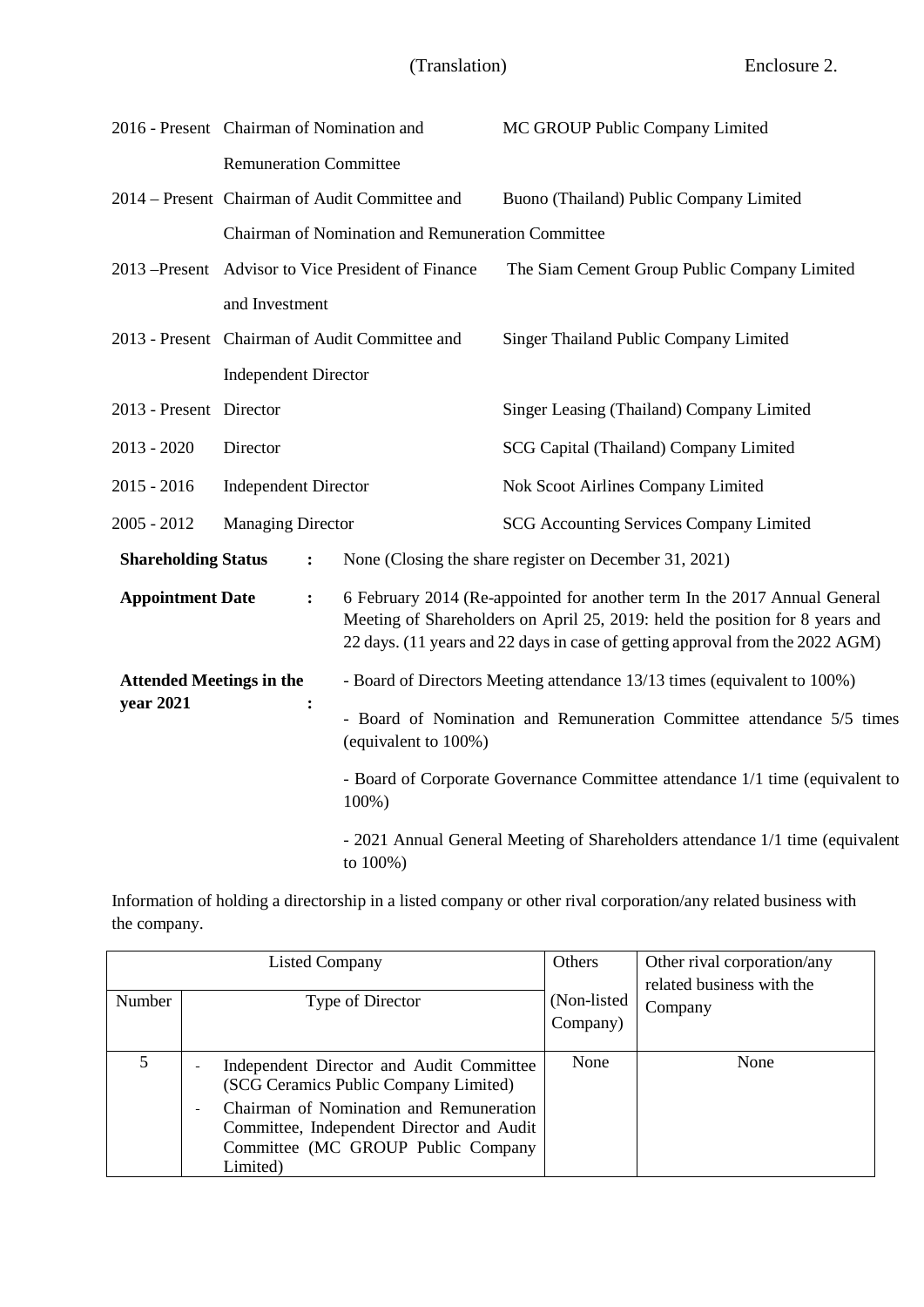| Number | Others<br>Listed Company<br>(Non-listed)<br>Type of Director<br>Company)                                                                                                                                                                                                                                           |  | Other rival corporation/any<br>related business with the<br>Company |
|--------|--------------------------------------------------------------------------------------------------------------------------------------------------------------------------------------------------------------------------------------------------------------------------------------------------------------------|--|---------------------------------------------------------------------|
|        | Chairman of Audit Committee and Chairman<br>of Nomination and Remuneration Committee<br>(Buono (Thailand) Public Company Limited)<br>Chairman of Audit<br>Committee<br>and<br><b>Independent Director (Singer Thailand Public</b> )<br>Company Limited)<br>Director (Singer Leasing (Thailand) Company<br>Limited) |  |                                                                     |

The proposed independent director(s) have other related relationships as follows;

| <b>Kind of Relationship</b>                                                                                                                                                                                                                                                                                                                       | Qualification                                      |
|---------------------------------------------------------------------------------------------------------------------------------------------------------------------------------------------------------------------------------------------------------------------------------------------------------------------------------------------------|----------------------------------------------------|
| Being close-relative to management persons, major shareholders<br>of the Company, Affiliated companies, subsidiary companies                                                                                                                                                                                                                      | N <sub>0</sub>                                     |
| The following relation to the Company, affiliated companies,<br>subsidiary companies or potential conflict juristic person(s) at<br>present or in the past two years;                                                                                                                                                                             |                                                    |
| director with participation in management or being an<br>(1)<br>employee, officer or adviser with a certain salary<br>(2) providing a professional service (such as auditor or<br>legal advisor)<br>(3) having business relationship (such as buying/selling raw<br>materials/goods/service of lending or borrowing) with<br>size of transaction. | N <sub>0</sub><br>N <sub>0</sub><br>N <sub>0</sub> |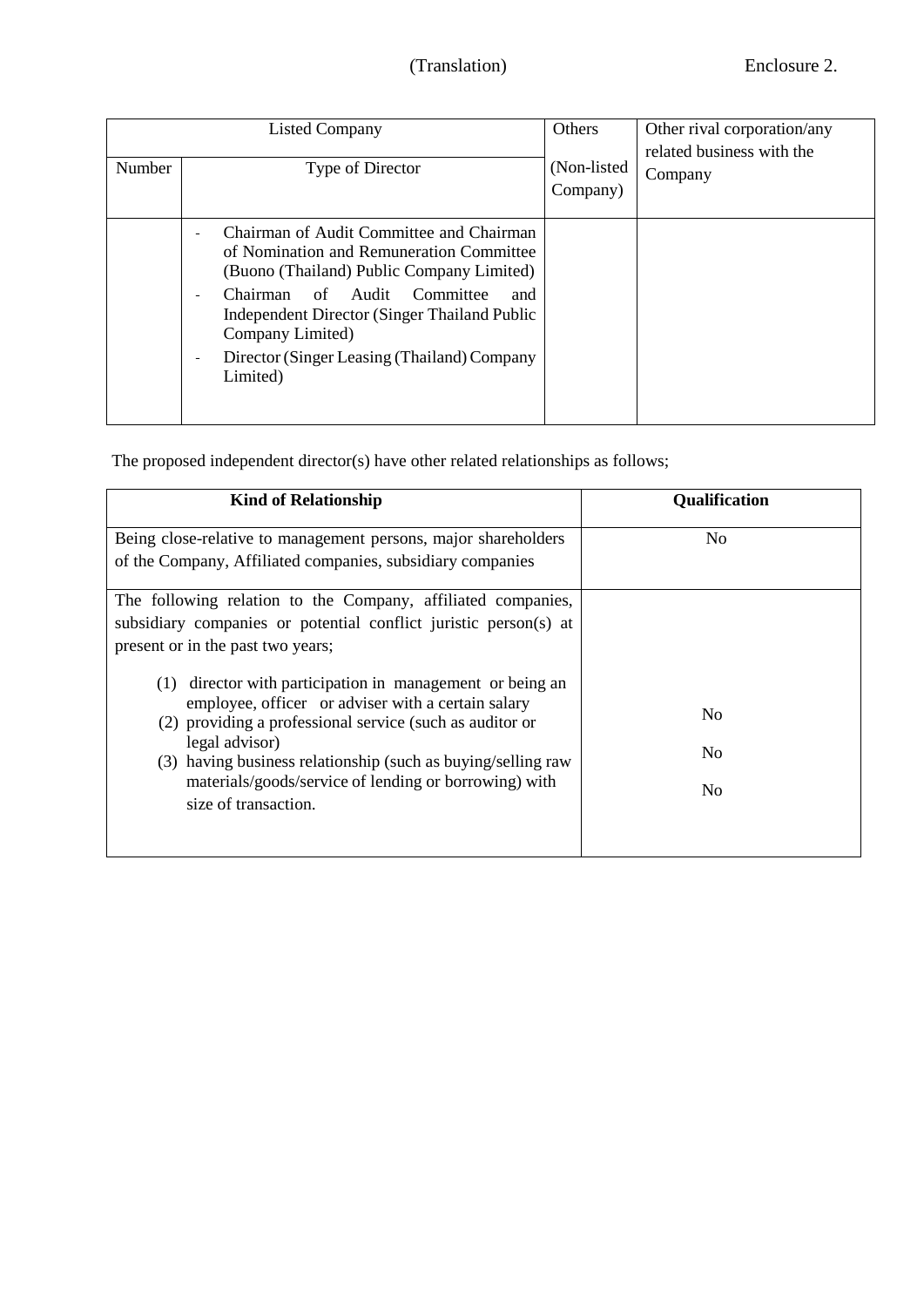# **Profiles of the persons who are nominated as directors to replace those who are due to retire by rotation**

| <b>Name</b>     | Mr. Sahas Treetipbut                                     |
|-----------------|----------------------------------------------------------|
| <b>Position</b> | Chairman of the Audit Committee / Independent Director / |
|                 | Nomination and Remuneration Committee/ Risk Management   |
|                 | Committee                                                |

#### **Academic Degree**

- Master in Computer and Information Sciences, Syracuse University, USA
- Bachelor of Commerce and Accountancy, Chulalongkorn University

#### **Training Program**

- Director Accreditation Program (DAP) 28/2004 Thai Institute of Directors
- Successful Formulation & Execution of Strategy (SFE) 17/2013 Thai Institute of Directors
- How to Measure the Success of Corporate Strategy (HMS) 2/2013 Thai Institute of Directors

## **Working Experience**

| $2014$ – Present | Chairman of the Audit Committee  | Origin Property Public Company Limited   |
|------------------|----------------------------------|------------------------------------------|
| $2014$ – Present | <b>Independent Director</b>      | Origin Property Public Company Limited   |
| $2015$ – Present | Nomination and Remuneration      | Origin Property Public Company Limited   |
|                  | Committee                        |                                          |
| $2021$ – Present | <b>Risk Management Committee</b> | Origin Property Public Company Limited   |
| $2012$ – Present | Chairman of the Board            | Thiensurat Public Company Limited        |
| $2008 -$ Present | <b>Executive Director</b>        | Internet Thailand Public Company Limited |
| $2006 -$ Present | Nomination and Remuneration      | Internet Thailand Public Company Limited |
|                  | Committee                        |                                          |
| $1999 -$ Present | Director                         | Internet Thailand Public Company Limited |
| $2018 - 2021$    | Chairman of Risk Management      | Origin Property Public Company Limited   |
|                  | Committee                        |                                          |
| $2013 - 2019$    | Director                         | Netbay Company Limited                   |

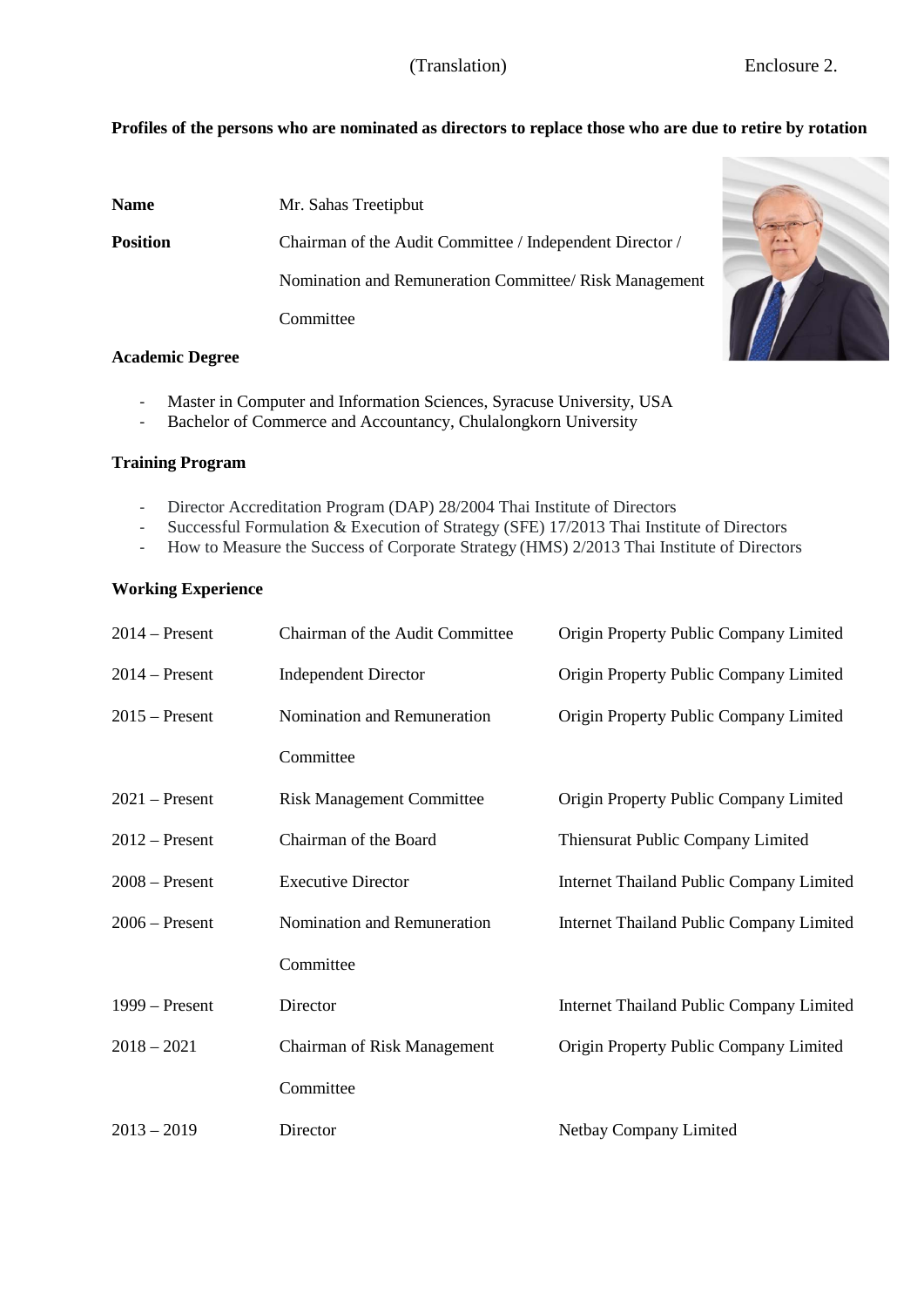| $2008 - 2020$                   |                                                                                   | Chairman of the Board, Independent                                                                                                                                                                                                         | <b>COL Public Company Limited</b>                            |  |
|---------------------------------|-----------------------------------------------------------------------------------|--------------------------------------------------------------------------------------------------------------------------------------------------------------------------------------------------------------------------------------------|--------------------------------------------------------------|--|
|                                 |                                                                                   | Director, Audit Committee and Chairman                                                                                                                                                                                                     |                                                              |  |
|                                 |                                                                                   | of Corporate Governance Committee                                                                                                                                                                                                          |                                                              |  |
| $2008 - 2012$                   |                                                                                   | Chairman of the Board                                                                                                                                                                                                                      | KTB General Services Company Limited                         |  |
| $2004 - 2008$                   | Director                                                                          |                                                                                                                                                                                                                                            | <b>Trade Siam Company Limited</b>                            |  |
| $2004 - 2008$                   |                                                                                   | <b>Managing Director</b>                                                                                                                                                                                                                   | Krungthai AXA Life Insurance Public                          |  |
|                                 |                                                                                   |                                                                                                                                                                                                                                            | Company Limited                                              |  |
| <b>Shareholding Status</b>      | $\ddot{\cdot}$                                                                    |                                                                                                                                                                                                                                            | 0.033% (Closing of share register book on December 31, 2021) |  |
| <b>Appointment Date</b>         | $\ddot{\cdot}$                                                                    | 6 February 2014 (Re-appointed for another term In the 2017 Annual General<br>Meeting of Shareholders on April 25, 2019: held the position for 8 years and<br>22 days. (11 years and 22 days in case of getting approval from the 2022 AGM) |                                                              |  |
| <b>Attended Meetings in the</b> |                                                                                   | - Board of Directors Meeting attendance 13/13 times (equivalent to 100%)                                                                                                                                                                   |                                                              |  |
| year 2021                       | $\ddot{\cdot}$                                                                    | - Board of Audit Committee attendance 8/8 times (equivalent to 100%)                                                                                                                                                                       |                                                              |  |
|                                 | - Board of Risk Management Committee attendance 4/4 times (equivalent to<br>100%) |                                                                                                                                                                                                                                            |                                                              |  |
|                                 |                                                                                   | - Board of Nomination and Remuneration Committee attendance 5/5 times<br>(equivalent to 100%)                                                                                                                                              |                                                              |  |
|                                 |                                                                                   | - 2021 Annual General Meeting of Shareholders attendance 1/1 time (equivalent<br>to 100%)                                                                                                                                                  |                                                              |  |

Information of holding a directorship in a listed company or the Company/other rival business or any related business with the group company.

| <b>Listed Company</b> |                                                                                                                                                                                                                   | Others                  | Position in the Company/other<br>rival business or any related |
|-----------------------|-------------------------------------------------------------------------------------------------------------------------------------------------------------------------------------------------------------------|-------------------------|----------------------------------------------------------------|
| Number                | Type of Director                                                                                                                                                                                                  | (Non-listed<br>Company) | business with the group<br>company                             |
| 2                     | - Chairman of the Board (Thiensurat Public<br>Company Limited)<br>- Chairman of the Board, Nomination and<br>Remuneration Committee<br>and<br>Executive<br>Director (Internet Thailand Public Company<br>Limited) | None                    | None                                                           |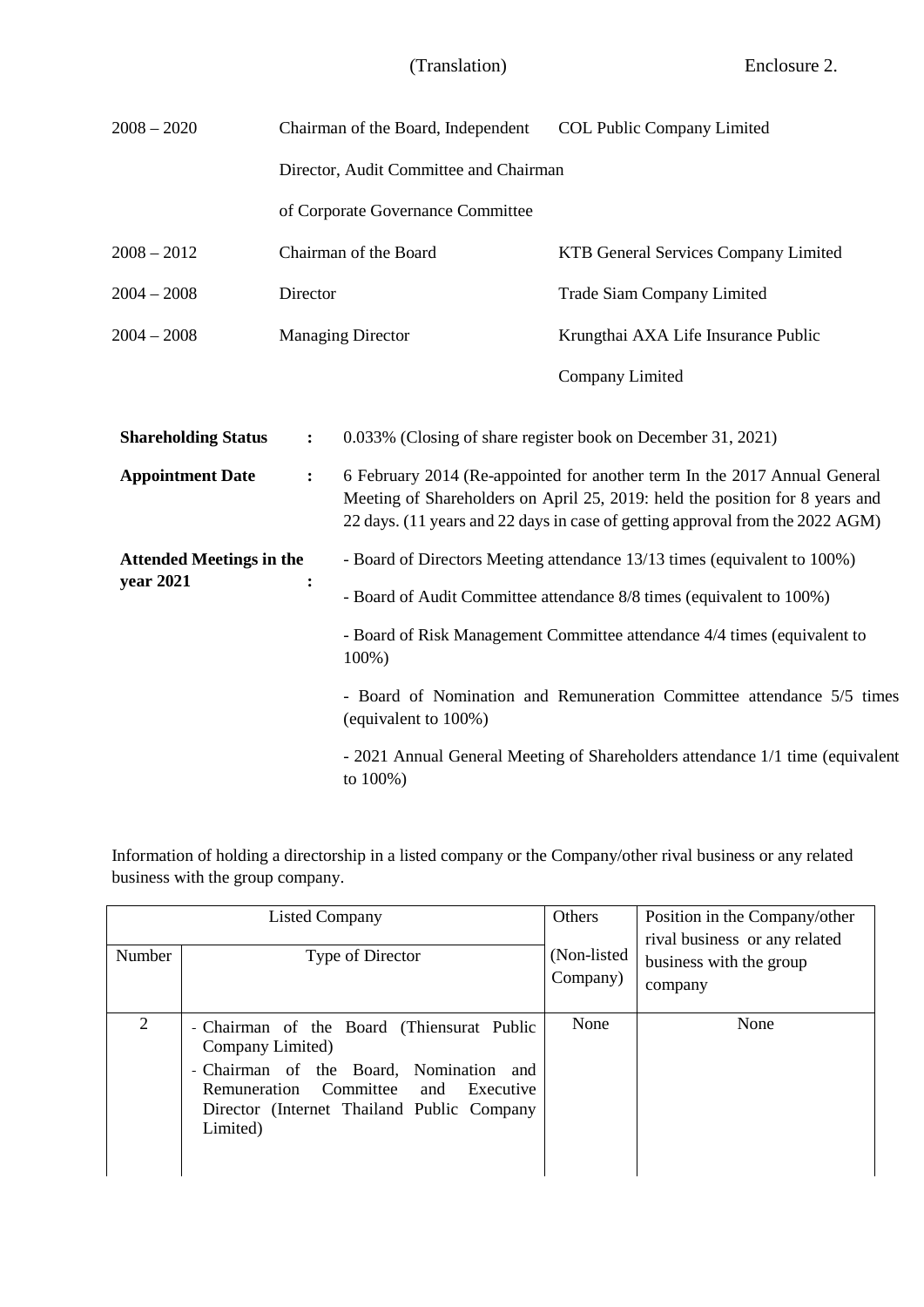# (Translation) Enclosure 2.

| Number | <b>Listed Company</b><br>Type of Director | Others<br>(Non-listed)<br>Company) | Position in the Company/other<br>rival business or any related<br>business with the group<br>company |
|--------|-------------------------------------------|------------------------------------|------------------------------------------------------------------------------------------------------|
|        |                                           |                                    |                                                                                                      |

The proposed independent director(s) have other related relationships as follows;

| <b>Kind of Relationship</b>                                                                                                                                                                                                                                                                                                                                                                                                                                                                                                   | <b>Qualification</b>       |
|-------------------------------------------------------------------------------------------------------------------------------------------------------------------------------------------------------------------------------------------------------------------------------------------------------------------------------------------------------------------------------------------------------------------------------------------------------------------------------------------------------------------------------|----------------------------|
| Being close-relative to management persons, major shareholders<br>of the Company, Affiliated companies, subsidiary companies                                                                                                                                                                                                                                                                                                                                                                                                  | No                         |
| The following relation to the Company, affiliated companies,<br>subsidiary companies or potential conflict juristic person(s) at<br>present or in the past two years;<br>director with participation in management or being an<br>(1)<br>employee, officer or adviser with a certain salary<br>providing a professional service (such as auditor or<br>(2)<br>legal advisor)<br>(3) having business relationship (such as buying/selling raw<br>materials/goods/service of lending or borrowing) with<br>size of transaction. | N <sub>0</sub><br>No<br>No |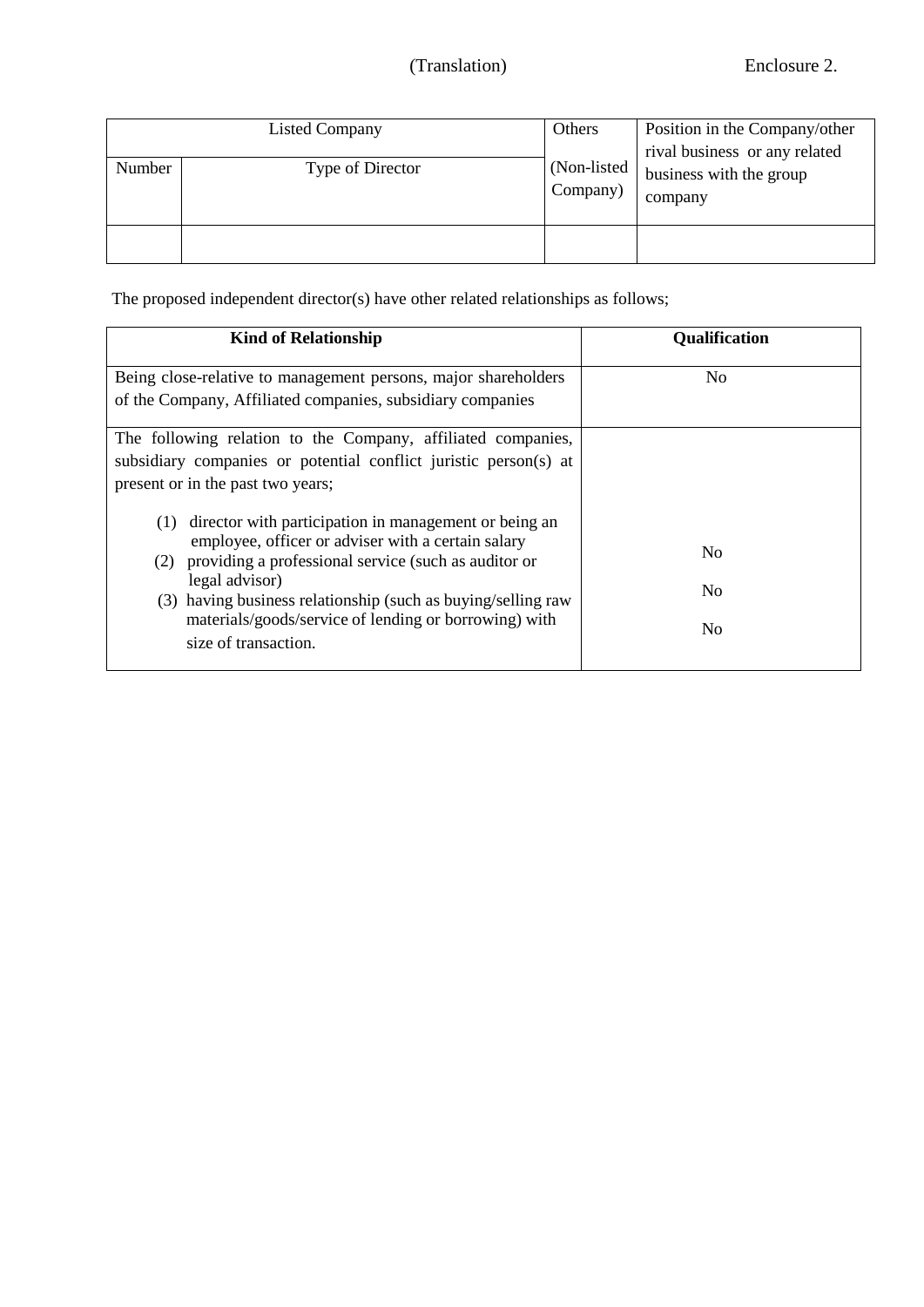# (Translation) Enclosure 2.

# **Profiles of the persons who are nominated as directors to replace those who are due to retire by rotation**

**Name** Air Chief Marshal Bureerat Ratanavanich **Position** Independent Director / Audit Committee / Chairman of the Nomination and Remuneration Committee

#### **Academic Degree**

- Royal Thai Army War College
- National Defence College (Class 42)
- Air War College (Class 28)

## **Training Program**

- Director Accreditation Program (DAP) 26/2004 Thai Institute of Directors
- Director Certification Program (DCP) 122/2009 Thai Institute of Directors
- Corporate Governance for Directors and Top Executives of State Enterprises and Public Organizations (Class 5), Public Director Institute (PDI)

## **Working Experience**

| $2014$ – Present | <b>Independent Director</b>           | Origin Property Public Company Limited |  |
|------------------|---------------------------------------|----------------------------------------|--|
| $2014$ – Present | <b>Audit Committee</b>                | Origin Property Public Company Limited |  |
| $2015$ – Present | Chairman of the Nomination            | Origin Property Public Company Limited |  |
|                  | and Remuneration Committee            |                                        |  |
| $2009 -$ Present | <b>Independent Director</b>           | Salee Industry Public Company Limited  |  |
| $2015$ – Present | Chairman of the Board                 | Salee Industry Public Company Limited  |  |
| $2015$ – Present | Independent Director, Audit           | Eastern Technical Engineering Public   |  |
|                  | Committee and Chairman of the         | Company Limited                        |  |
|                  | Nomination and Remuneration Committee |                                        |  |

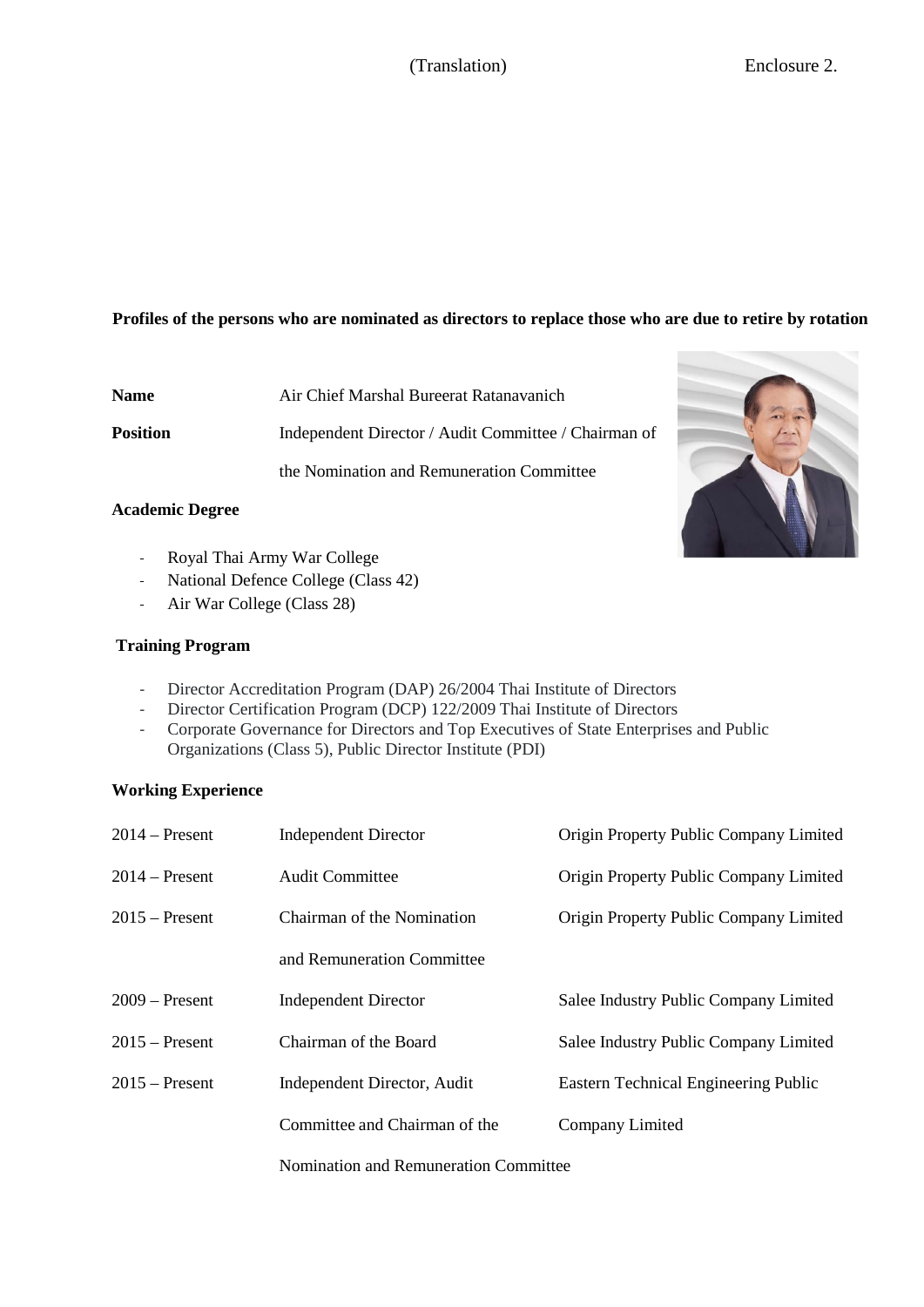| $2012 - 2013$                                |                      | Vice Chairman of the Board and                                                                                                                                                                                                                                                                            | Aeronautical Radio of Thailand Ltd.                                           |  |  |  |
|----------------------------------------------|----------------------|-----------------------------------------------------------------------------------------------------------------------------------------------------------------------------------------------------------------------------------------------------------------------------------------------------------|-------------------------------------------------------------------------------|--|--|--|
|                                              |                      | Chairman of Risk Management Committee                                                                                                                                                                                                                                                                     |                                                                               |  |  |  |
| $2009 - 2015$                                |                      | <b>Chairman of Audit Committee</b>                                                                                                                                                                                                                                                                        | Salee Industry Public Company Limited                                         |  |  |  |
| 2009                                         |                      | Deputy highest Military Commander                                                                                                                                                                                                                                                                         | Royal Thai Armed Forces Headquarter                                           |  |  |  |
| $2009 - 2011$                                |                      | Audit Committee & Remuneration                                                                                                                                                                                                                                                                            | Airports of Thailand Public Company                                           |  |  |  |
|                                              | Committee            |                                                                                                                                                                                                                                                                                                           | Limited                                                                       |  |  |  |
| <b>Shareholding Status</b>                   | $\ddot{\phantom{a}}$ | 0.00% (Closing of share register book on December 31, 2021)<br>6 February 2014 (Re-appointed for another term In the 2017 Annual General<br>Meeting of Shareholders on April 25, 2019: held the position for 8 years and<br>22 days. (11 years and 22 days in case of getting approval from the 2022 AGM) |                                                                               |  |  |  |
| <b>Appointment Date</b>                      | $\ddot{\cdot}$       |                                                                                                                                                                                                                                                                                                           |                                                                               |  |  |  |
| <b>Attended Meetings in the</b><br>year 2020 | $\ddot{\cdot}$       | - Board of Directors Meeting attendance 13/13 times (equivalent to 100%)                                                                                                                                                                                                                                  |                                                                               |  |  |  |
|                                              |                      | - Board of Audit Committee attendance 8/8 times (equivalent to 100%)                                                                                                                                                                                                                                      |                                                                               |  |  |  |
|                                              |                      | - Board of Nomination and Remuneration Committee attendance 5/5 times<br>(equivalent to 100%)                                                                                                                                                                                                             |                                                                               |  |  |  |
|                                              |                      | to $100%$ )                                                                                                                                                                                                                                                                                               | - 2021 Annual General Meeting of Shareholders attendance 1/1 time (equivalent |  |  |  |

Information of holding a directorship in a listed company or the Company / other rival business or any related business with the group company.

| Number | <b>Listed Company</b><br>Type of Director                                                                                                                                                                                                                                                   | Others<br>(Non-listed)<br>Company) | Position in the Company in the<br>Company / other rival business<br>or any related business with the<br>affiliated company |
|--------|---------------------------------------------------------------------------------------------------------------------------------------------------------------------------------------------------------------------------------------------------------------------------------------------|------------------------------------|----------------------------------------------------------------------------------------------------------------------------|
| 2      | - Chairman of the Board, Audit Committee and<br>Independent Director (Salee Industry Public<br>Company Limited)<br>- Chairman of the Nomination and Remuneration<br>Committee, Independent Director and Audit<br><b>Committee (Eastern Technical Engineering</b><br>Public Company Limited) | None                               | None                                                                                                                       |